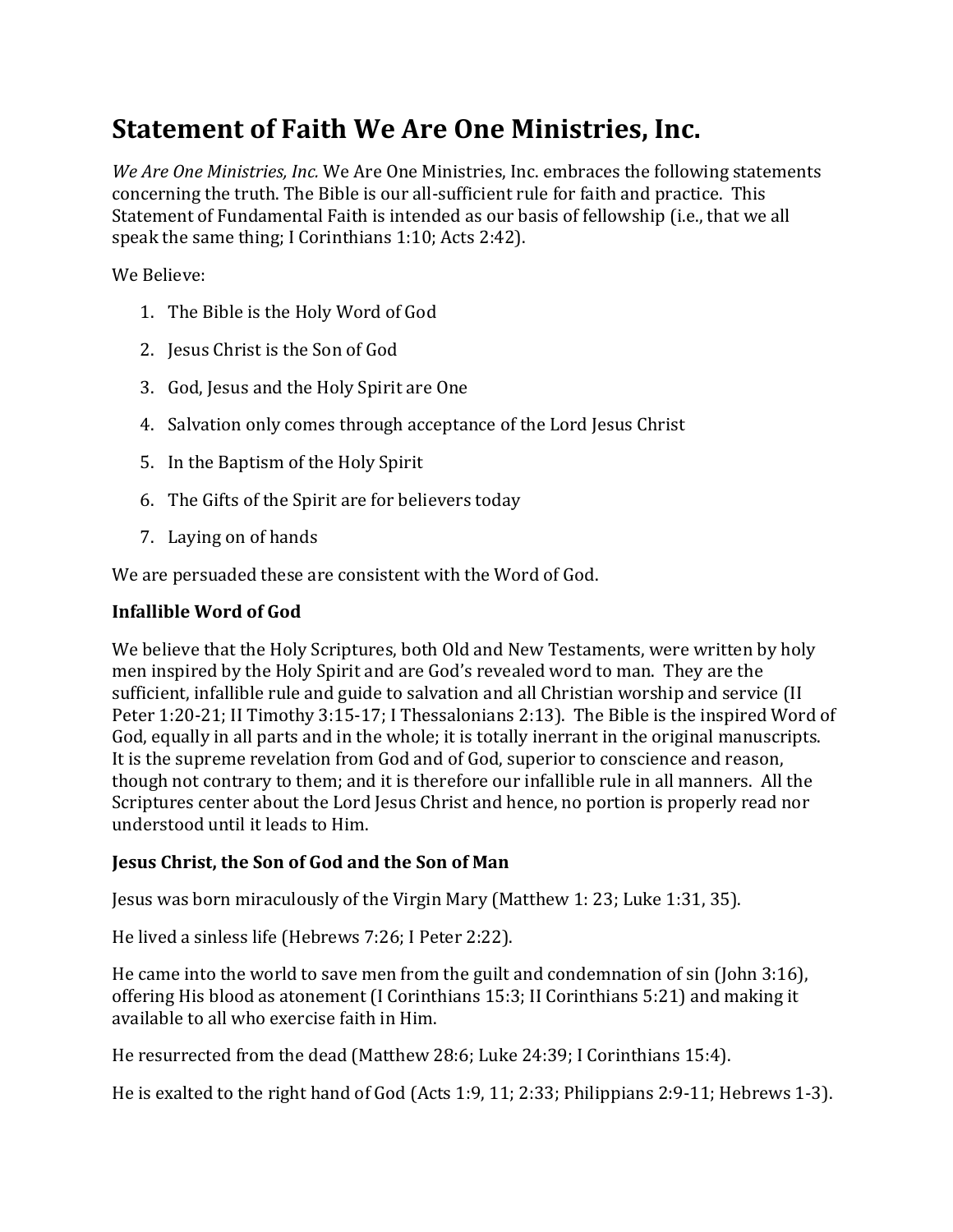His divinity is proved from His titles, His attributes, and His works (John 1:14; Luke 1:26- 35; Acts 4:12; Acts 16:31).

He is presently seated at the right hand of God the Father, interceding for His redeemed.

We also acknowledge Jesus Christ as Lord over all things in Heaven, and in Earth, and under the Earth (John 1:12-14; I Timothy 3:16; Acts 7:37-38; Philippians 2:9-10; Hebrews 7:25).

# **One God**

We believe that Scripture teaches there is one and only one true and living God, who is selfexistent, and the eternal "I AM," the creator of heaven and earth, and the redeemer of mankind. We believe that He has chosen to reveal Himself as Father, Son, and Holy Ghost, the same in essence, though distinct in personality (Deuteronomy 6:4; Isaiah 43:10-11; Matthew 28:18-19; Luke 3:22). These three are one God, having the same nature, attributes, and perfection and are worthy of the same homage and obedience (Mark 12:29; John 1:14; Acts 5:3, 4; II Corinthians 13:14; Revelation 1:4-6). The mode of His existence, however, is a subject far above the understanding of man. He is the fountain of all perfection and happiness. He is glorified by the whole of creation and is worthy to be loved and served by all intelligence. He, therefore, is the only proper object of worship (Jeremiah 10:10; Exodus 3:14; Psalms 90:2; Matthew 28:19, 20; Job 11:7; Psalms 19:1, 2; 145:10; 150:6; Exodus 34:14).

# **Salvation of Man**

Man's only hope of redemption is through the shed blood of Jesus Christ, the only Son of God. Salvation is received through repentance toward God and faith toward the Lord Jesus Christ. By the washing of regeneration and renewing of the Holy Spirit, being justified by grace through faith, man becomes an heir of God according to the hope of eternal life. The inward evidence of salvation is direct witness of the Spirit and the outward evidence to all men of a life of righteousness and true holiness (Luke 24:47; John 3:3; Romans 10:13-l5; Ephesians 2:8; Titus 2:11; 3:5-7; Romans 8:16; Ephesians 4:24; Titus 2:12).

Salvation is an inclusive word, which gathers into itself all the redemptive acts and processes, i.e., justification, redemption, deliverance, imputation, sanctification, glorification, etc. The Hebrew and Greek words for salvation imply the ideas of deliverance, safety, preservation, healing, and soundness. Salvation is by grace through faith, is a free gift, and wholly without human works (Romans 3:27-28, 4:1-8, 6:23, Ephesians 2:8). Salvation is in these three tenses:

1. Condition of Salvation - The grace of God, which brings salvation, hath appeared to all men, through the preaching of repentance toward God and faith toward the Lord Jesus Christ; man is saved by the washing of regeneration and renewing of the Holy Ghost, and, being justified by grace through faith, he becomes an heir of God according to the hope of eternal life (Romans 10:13-15; Luke 24:47; Titus 2:11; 3:5- 7; Ephesians 2:8-9).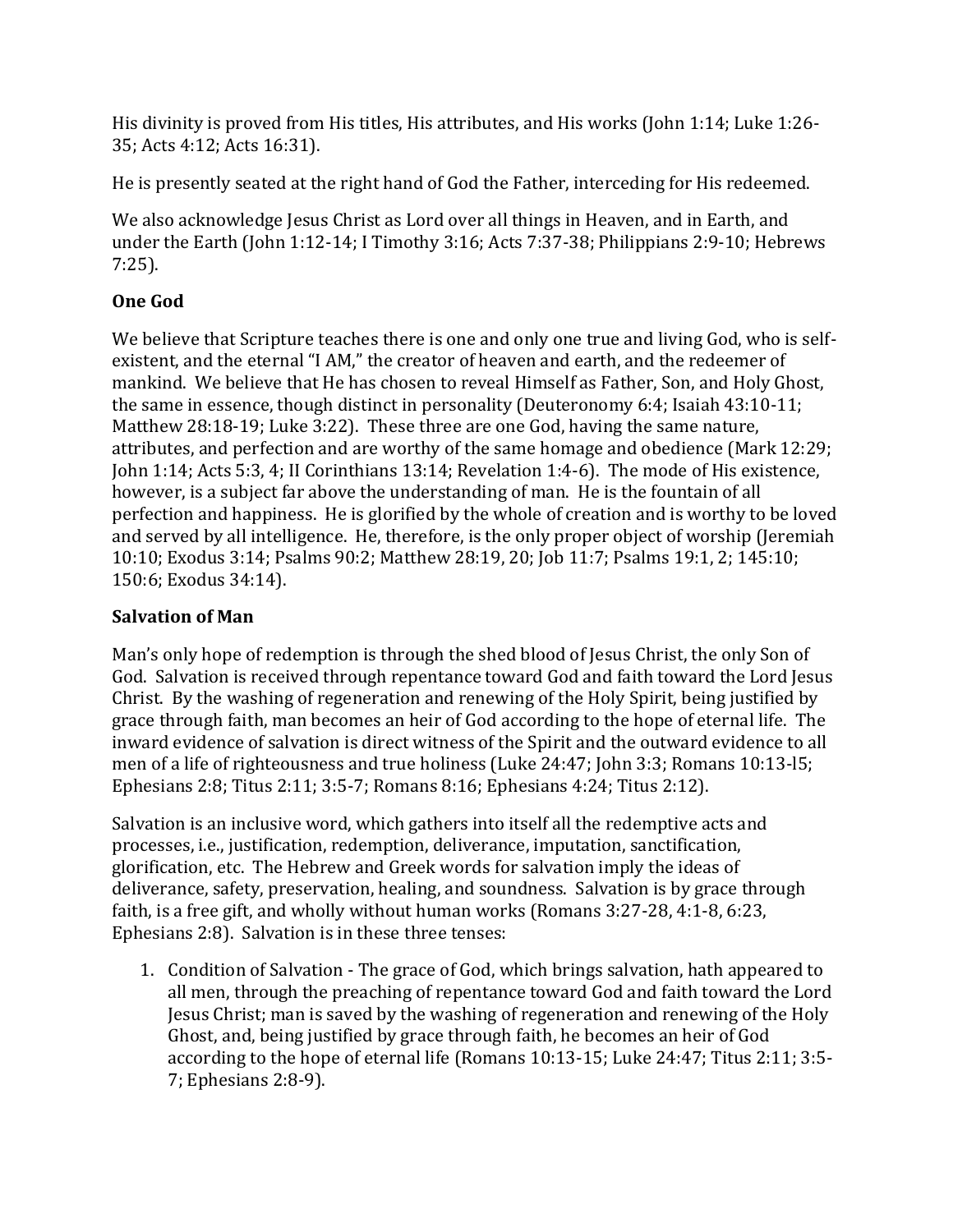- 2. Evidences of Salvation The inward evidence to the believer, of his salvation, is the direct witness of the Spirit (Romans 8:16). The outward evidence to all men is a life of unconditional love, righteousness, and true holiness, demonstrated by the fruit of the Spirit (John 13:35; Galatians 5:22-23; Ephesians 4:24).
- 3. Final Result of Salvation The spirit of the believer who dies in Christ immediately goes to be with the Lord (Ecclesiastes 12:7; Luke 23:42-43; II Corinthians 5:8).

### **Baptism in the Holy Spirit**

The baptism in the Holy Spirit is a necessary and vital experience for every believer and is evidenced by the initial physical sign of speaking with other tongues as the Spirit gives utterance. Those who seek the fullness of the Spirit shall receive prayer for the baptism in the Holy Spirit (Acts 8:15-17; 19:2-6).

# **Gifts of the Spirit**

The nine gifts of the Spirit set forth in I Corinthians 12 should be and must be operative in the church to enjoy the fullness of God. These gifts are imparted by the sovereignty of the Holy Spirit and only work or are operated by this one and the self-same Spirit (I Corinthians 12:11).

# **Laying on of Hands**

We adhere to a simple belief that power or anointing of any other necessary quality can be transmitted from one person touching another. The Levitical priesthood first practiced this (Numbers 8:10-11, 27:22-23). Jesus practiced it as a blessing, (Mark 10:13-16) and He, as well as others, used it for healing (Mark 5:22-23; 16:18; Acts 14:3; 19:11-12; 28:8; Luke 4:40), conferring office (Acts 8:16-18), receiving anointing (I Timothy 4:14) and for ordination (I Timothy 4:14).

We believe in the doctrine of the laying on of hands for:

- 1. The confirming of believers to commitment and ministry in the local church.
- 2. The confirming of one's call by God to special ministry in the local church (Acts 13:1- 3).
- 3. The imparting of spiritual gifts (I Timothy 4:14; II Timothy 1:6).
- 4. The experiencing of the baptism of the Holy Spirit (Acts 8:17-18).
- 5. The ministry of healing of the sick through the Lord Jesus Christ (Mark 16:16).
- 6. The blessing and dedicating of children to the Lord (Mark 10:16).

We further believe that, in obedience to the Holy Scriptures, we should lay hands on no man suddenly, but that the laying on of hands confirms a ministry, which is already observable and has been proven (I Timothy 5:22).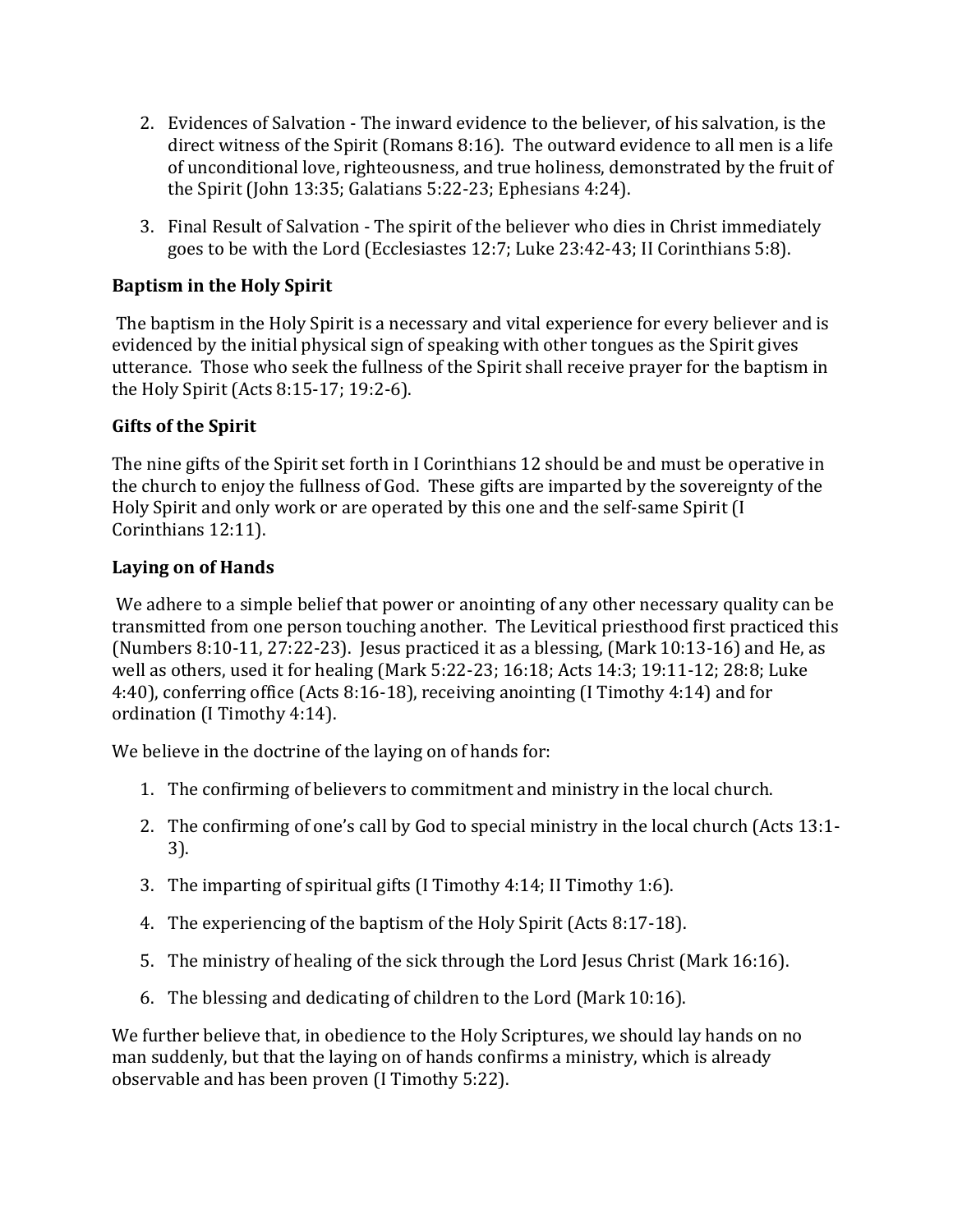### **Abortion**

We believe that human life begins at conception and that the unborn child in a mothers womb is a living human being. Abortion constitutes the unjustified, unexcused taking of unborn human life. Abortion is murder. We reject teachings that the abortions of pregnancies is an acceptable and godly practice. (Deuteronomy 18:9; Ecclesiastes 5:18; Psalms 139:13; Jeremiah 1:5; Exodus 21:22; Hebrews 13:8)

# **Alcohol**

The Scriptures speak often of the destructive power of alcohol. Noah's drunkenness brought shame to his family (Gen. 9:20-27). Lot's drunkenness resulted in an incestuous relationship with his two daughters (Gen. 19:30-38). An inebriated Xerxes sought to humiliate Queen Vashti publicly (Est. 1:9-22). The consumption of alcohol impairs judgment, inflames passions, and invites violence (Lev. 10:8-11; Prov. 20:1, 23:29-35, 31:4,5).

### **Angels and Demons**

God created the angels to be His servants and messengers (Nehemiah 9:6; Psalm 148:2; Hebrews 1:14). Satan is a fallen angel who led a group of angels in rebellion against God (Isaiah 14:12-17; Ezekiel 28:12-15). He is the great enemy of God and man, and the demons are his servants in evil. He and his demons will be eternally punished in the lake of fire (Matthew 25:41; Revelation 20:10).

### **Anointing Oil is Administered for Healing**

The anointing oil is administered for both physical and spiritual restoration with the laying on of hands when required (Mark 16:18; James 5:14). If sins have been committed against Christ or His Body they are to be confessed.

### **Assurance of Salvation**

Assurance means that you, a believer in Jesus Christ, have confidence that you are in the family of God and therefore have eternal life. Assurance looks at our eternal salvation from man's viewpoint. The central passage is 1 John 5:13. Each clear verse about eternal salvation, such as John 3:16, stresses the basis for assurance because God keeps His Word.

# **Baptism**

We believe the New Testament teaches at least three baptisms. First, there is the baptism whereby the repentant sinner, upon trusting Jesus Christ as his Savior, is baptized by the Holy Spirit into the Body of Christ (I Corinthians 12:13). Secondly, there is water baptism by immersion for believers only. This we believe to be an ordinance of the church, whereby the believer experiences the reality of co-crucifixion and co-resurrection with the Lord Jesus Christ (Matthew 28:19-20; Romans 6:3-6). Thirdly, there is the filling or baptism in the Holy Spirit by the Lord Jesus Christ, which may occur at or subsequent to conversion. We believe that speaking in tongues as the Spirit gives the utterance is the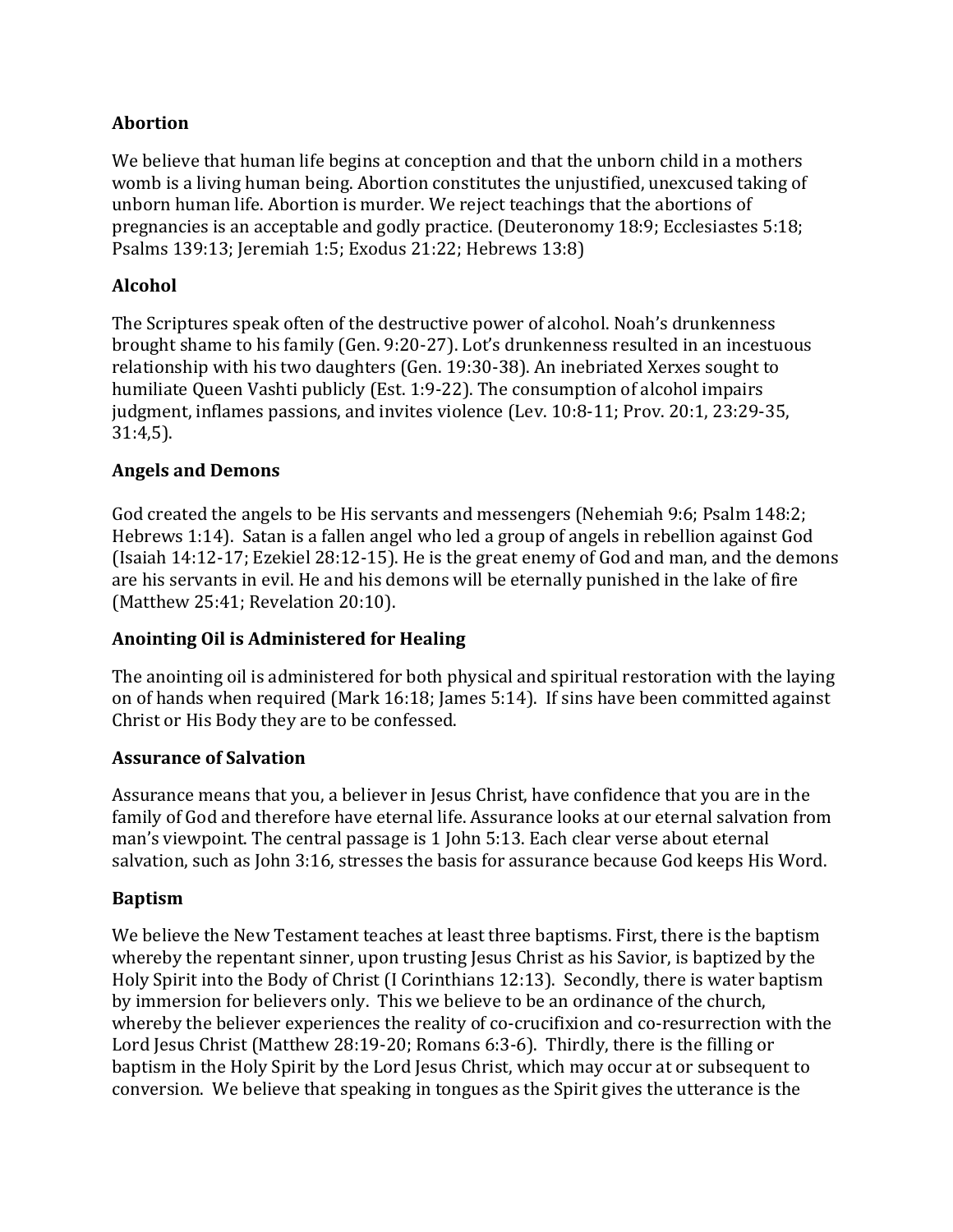normative evidence of this baptism. Further, we believe that by the believer's continued submission to the Holy Spirit, his very weakness is transformed into strength to witness for Jesus Christ in power, and to live according to the will of God (Acts 1:5-6; 10:46; 11:28; 19:6).

# **Baptism - Ordinance**

Baptism by immersion shall be observed as commanded in the Scriptures by all who have repented of their sins and have believed on the Lord Jesus Christ to the saving of their souls and who give clear evidence of their salvation (Matthew 28:19; Acts 2:38; Romans 6:3-5; Colossians 2:12). Those who have become partakers of Christ by faith in His shed blood are commanded to be water baptized (by immersion) into Christ. In this act of faith we participate in Christ's burial and resurrection and receive a circumcision of the heart (Genesis 17:1-4; John 3:1-6; Romans 2:28-29; I Peter 3:18-22; I John 5:8).

# **Blessed Hope**

The resurrection of those who have fallen asleep in Christ and their translation together with those who are alive and remain unto the coming of the Lord is the imminent and the blessed hope of the church (I Thessalonians 4:16-17; Romans 8:23; Titus 2:13; I Corinthians 15:51).

# **Carnality**

Carnality comes from the word for flesh, sarkikos, and by extension often refers to man living apart from God's power and Word, whether a believer or unbeliever. When one lives by his own power, he is living by his human fallen nature, which works through the flesh or body. The believer who lives by his human nature instead of by the Holy Spirit is said to be carnal. The central passage is 1 Corinthians 3:1-3 where believers are living like unbelievers and are called carnal. Galatians 5:16-21 states the conflict between the flesh and the Holy Spirit, and gives some works of the flesh that are sins. Carnality is opposite to spirituality. Confession of sin to God restores the believer to walking in the light, to fellowship (1 John 1), and to walking by the Holy Spirit (Galatians 5).

### **Christian Service**

Christian service is serving God and believers through the power of the Holy Spirit, mainly in the area of one's spiritual gift, through godly love, when abiding in Christ, and to God's glory. This is the application and expression of the Christian life (John 15:1-5; 1 Peter 4:10- 11; 1 Corinthians 12:4-7; 1 Corinthians 10:31).

# **Confirmation**

Confirmation is administered by the laying on of hands of the presbytery to confirm the believer in the faith and service of Christ. This is done after the believer has been instructed and established in the doctrines of Christ (John 7:17; II John 9; Acts 8:17; 14:21- 23; 15:32, 41; 19:6, Galatians 2:9, I Timothy 5:24).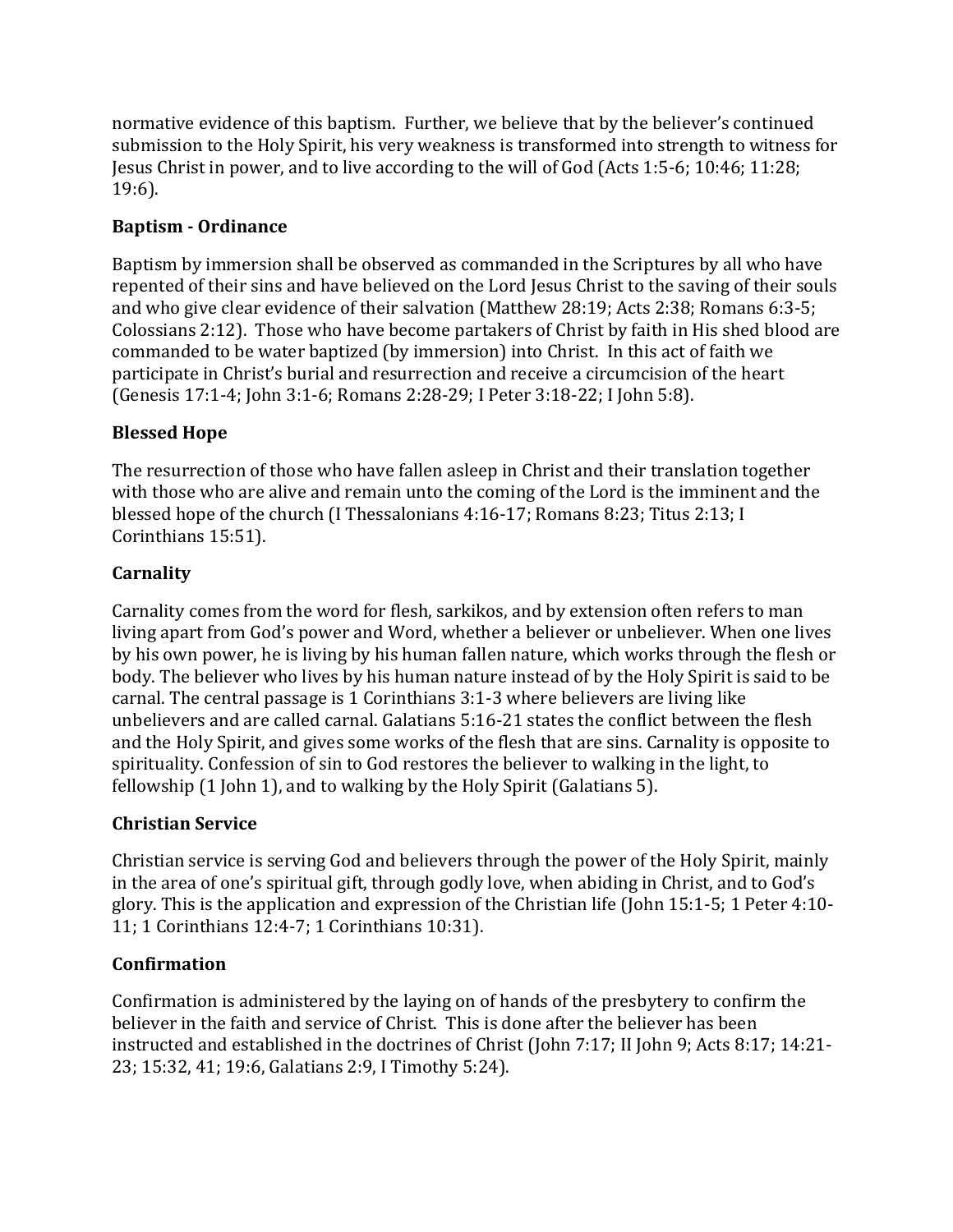### **Creation**

- 1. **Of the World:** God spoke into existence the world and all things that it contains, for His own pleasure, and the enjoyment of His creatures (Revelation 4:11; I Timothy 6:17).
- 2. **Of Man:** God created man in His image according to Genesis 1:26 as a triune being consisting of spirit, soul (which is made of the mind, will, and emotions), and a body.

#### **Death**

As a result of original sin, all mankind is subject to the death of the body. The soul does not die with the body, but immediately after death enters into a conscious state of happiness or misery according to the character here possessed either by rejection or acceptance of the Savior (Romans 5:12; Ecclesiastes 12:7; Philippians 1:23).

#### **Dedication of Children**

The dedication of children is the presentation of a child to God, and therefore establishes a covenant between God and parents. God promises blessing and protection to the child whose parents are faithful to rear him/her in the services of the Lord. Such a child is made holy and is part of the covenant family of God by the faith of his parents until he/she reaches the age of accountability, whereupon he/she becomes responsible as an individual before God and is commanded to repent (Psalms 34:11; Isaiah 54:13; Matthew 19:14; Mark 10:13-16; Luke 18:15-16; I Corinthians 7:14).

#### **Deliverance**

The need for deliverance is manifested by an inability to be free from bondage: e.g. mental (emotional), physical, or spiritual normally associated with demon activity. It is God's desire to bring deliverance to His people (Job 5:19; Psalms 91:3; II Timothy 4:18; Hebrews 2:15; II Peter 2:9). We have been granted the authority in the name of Jesus to bring deliverance to others (Mark 16:17; John 14:12; I Corinthians 12:8-11). We must understand that our warfare is with the forces of evil (Ephesians 6:12), our weapon is the Word of God, our authority and power are from Jesus Himself (Mark 16:17; Acts 1:8) and that the battlefield is in the spiritual realms (Ephesians 6: 10-18; II Corinthians 10:3-5; Romans 8:9; Galatians 5:22-23).

### **Divine Healing**

Deliverance from sickness is provided for in the atonement and is the privilege of all believers. The ministration of the laying on of hands accompanied with the anointing of oil for the healing of the sick shall be granted as request is made and the need may require (Isaiah 53:4-5; Matthew 8:16-17; Mark 16:17-18; James 5:14-15).

### **Dress Code**

The obedience of a child of God is not measured by what clothing we wear but by our walk in the Spirit. A believer is to dress modestly with the Christian simplicity that becomes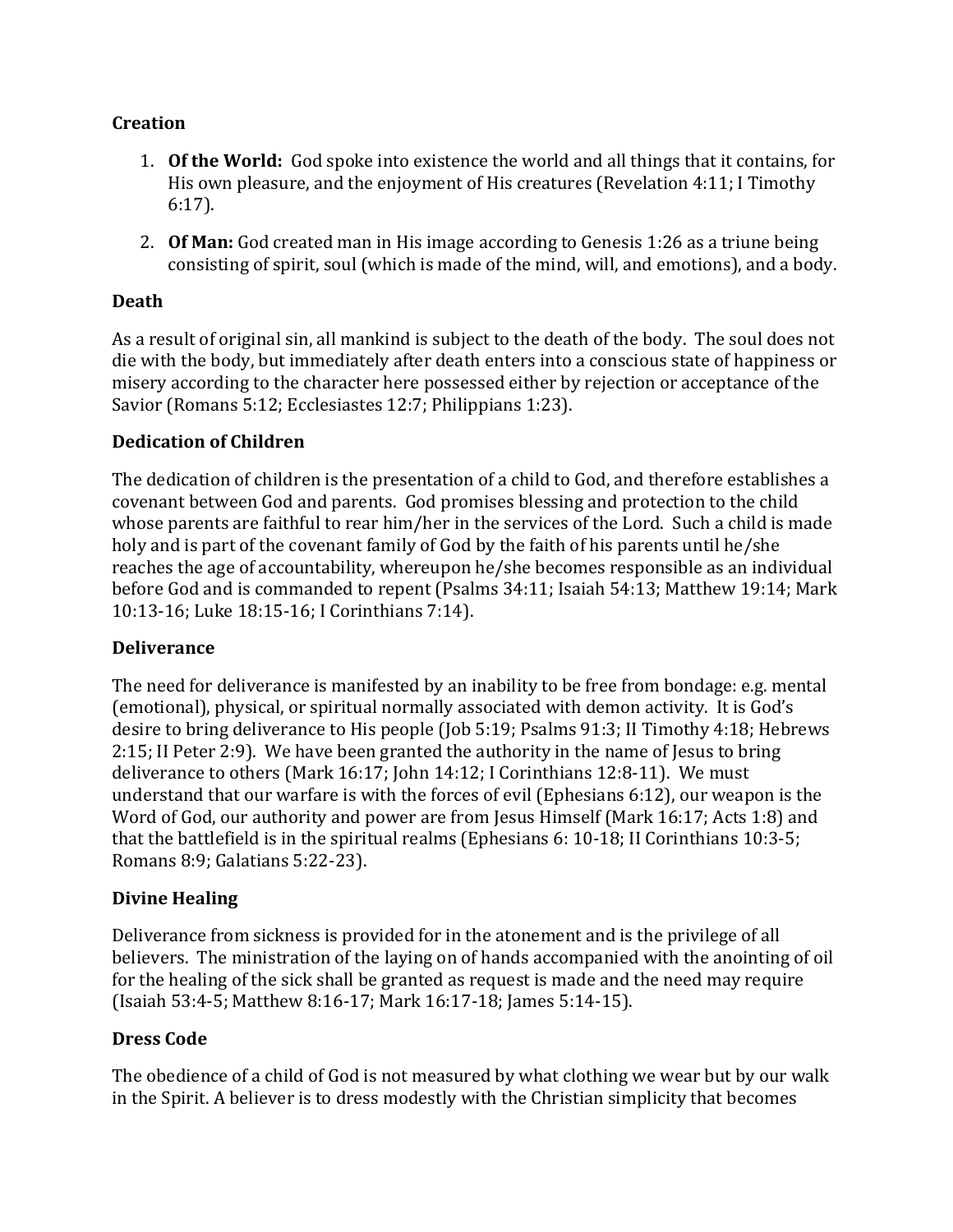holiness, not to indulge of pride in dress or behavior (Proverbs 29:23; 1 Timothy 2:8-10; James 4:6; 1 Peter 3:3-4; 1 John 2:15-17; Galatians 5:16).

### **Economics**

Biblical economics is a free enterprise system with the ownership of private property, the right to accumulate wealth, and proper taxation (Leviticus 27:30-33; Proverbs 3:9; Proverbs 6:6-11; Proverbs 10:5; Proverbs 10:11, 26; Proverbs 13:22; Proverbs 22:22; Proverbs 24:30-34; Ecclesiastes 5:18-20; Matthew 22:17-22.)

# **Education**

As Christians, one of our responsibilities is to make sure that our children and we are educated in the godliest manner possible. God has entrusted us with children and He will require an accounting of what we did with them (2 Chr. 17:9; Psalm 78:1; 2 Tim. 3:16‐17; Rom. 1:20; Eph. 6:4; John 1:17).

# **Eternal Covenant**

The Eternal Covenant leads to the Covenant of Grace. Whereas the Eternal Covenant was made between the Father and the Son, the Covenant of Grace is made between God and man. This latter covenant is where God promises eternal salvation to man based upon Jesus' sacrifice on the cross. The manifestation of that covenant occurs in our world in a sequence of additional covenants that God made with individuals: Adam (Gen. 2:15‐17), Noah (Gen. 9:12-16), Abraham (Gen. 17), the Israelites at Mount Sinai (Exodus 34:28), and believers in the New Covenant (Jer. 31:31-37).

# **Eternal Security**

Eternal security means that when a person believes in Jesus Christ as Savior, he can never lose his eternal life. The Bible clearly teaches that once we believe in Jesus Christ as Savior, our eternal destiny is fixed and secure. Security looks at our eternal salvation from God's viewpoint (Ephesians 1:13-14; John 10:27-30).

# **Evangelism**

Evangelism, the communication of the gospel message, includes a warning, an explanation, and a call. Evangelism includes warning people about sin and the consequences of sin (John 16:8; Acts 24:25; Revelation 20:11-15). It includes an explanation of God's remedy for sin—the gospel (Acts 8:29-35; Romans 3:21-26; 2 Corinthians 5:21), and it includes the clear call to repent (to turn from sin and to turn toward God) and believe the gospel, by faith (Mark 1:15; Luke 13:1‐5; Acts 17:29-31; Romans 1:17; Romans 10:9-13).

# **Fasting**

Believers may fast as long as our motive and attitude is right before God: humility, recognition and expression of our dependence and need for God in our lives, intercessory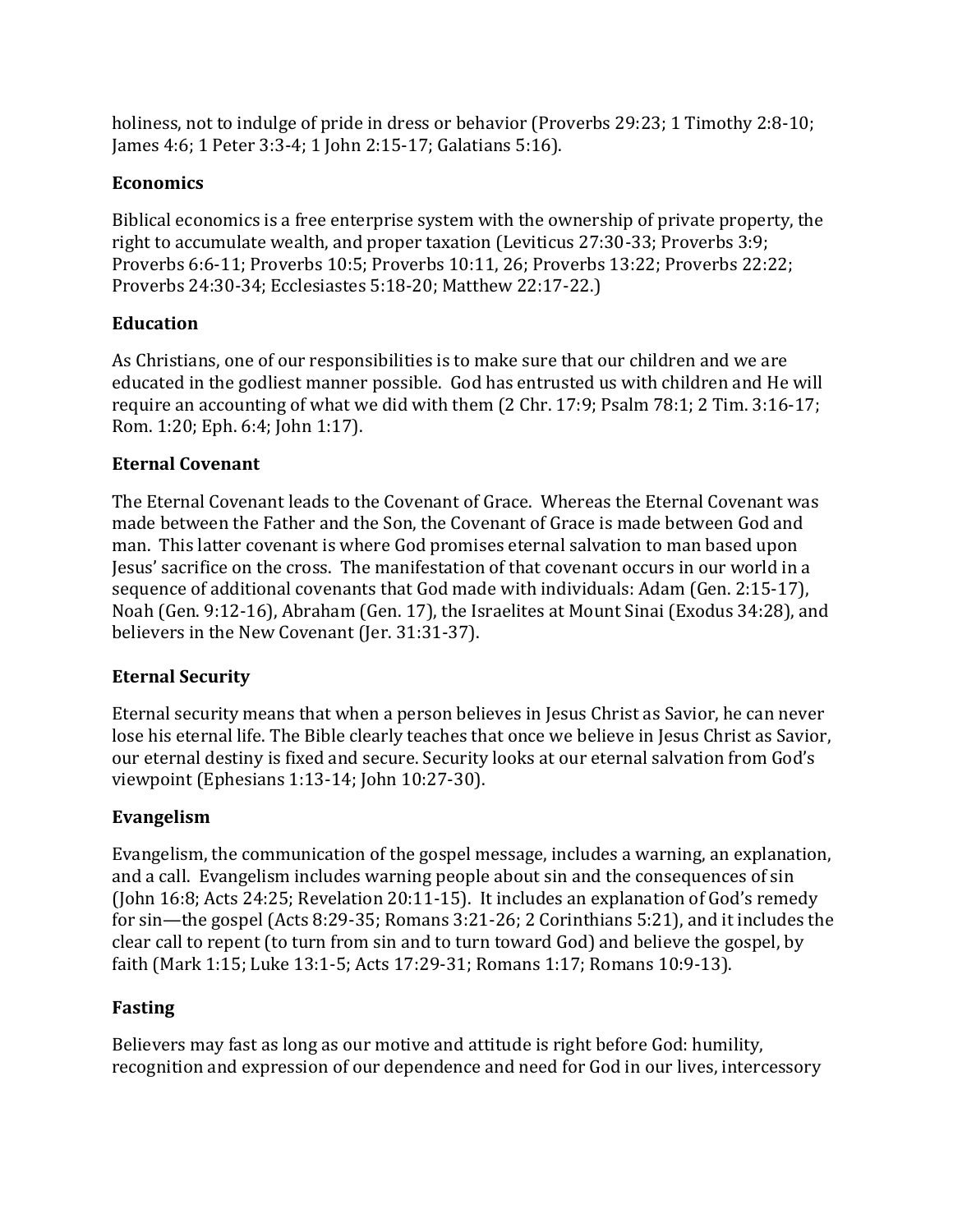prayer for others and ourselves, and focusing ourselves on God's will and our ministry for Him. Basis and guideline for all fasting is found in Isaiah 58.

- a. To show genuine humility, repentance, confession of sin, and need of the Lord (1 Samuel 7:6; Jeremiah 36:9; Ezra 10:6; Nehemiah 9:1-2; Joel 2:12; Daniel 9:2-20; 10:2-3).
- b. To pray for others, especially those ill (Psalm 35:13; 2 Samuel 12:15-23).
- c. To pray for guidance and safety (Esther 4:3, 16; Ezra 8:21-31).
- d. At the hour of one's death (Judges 20:26; 1 Samuel 31:13; 2 Samuel 1:12; 3:35).
- e. To concentrate on service for the Lord (Acts 13:1-4; 14:23).

### **Family**

The family is the first and most important classroom and training ground for society. The family provides the security, the heritage, and the perpetuation of morality without which no society can survive (Genesis 4:1-2; Ephesians 6:1-4).

### **Fellowship with God**

Fellowship with God emphasizes the friendship relationship with God the Father and the Son. Sin breaks the fellowship; confession of sin restores the fellowship. When in fellowship with God, believers partner with God in service and enjoy a close friendship. The central passages are 1 John 1 and John 13. Since one is no longer walking in darkness (sin), the Holy Spirit also leads and controls the believer as Galatians 5 teaches. John 15:1-9 uses the term "abide" which also refers to fellowship with Jesus Christ.

### **Final Judgment and Eternal State**

We believe that at death the spirits and souls of those who have trusted in the Lord Jesus Christ pass immediately into His presence and there remain in conscious bliss until the resurrection of the glorified body, when Jesus Christ comes for His own. Whereupon soul and body reunited shall be with Him forever in glory; but the spirits and souls of the unbelieving remain after death conscious of condemnation and in misery until the final judgment of the Great White Throne when soul and body reunited shall be cast into the lake of fire, not to be annihilated but to be punished with everlasting destruction from the presence of the Lord and from the glory of His power (Luke 16:19-26; 23:42; II Corinthians 5:8; Philippians 1:23; II Thessalonians 1:7-8; Jude 6, 7; Revelation 20:11-15).

There will be a final judgment in which the wicked dead will be raised and judged according to their works. Whosoever is not found written in the Book of Life, together with the devil and his angels, the beast and the false prophet, will be consigned to everlasting punishment in the lake which burns with fire and brimstone, which is the second death (Matthew 25:46; Mark 9:43-48; Revelation 19:20; 20:11-15; 21:8).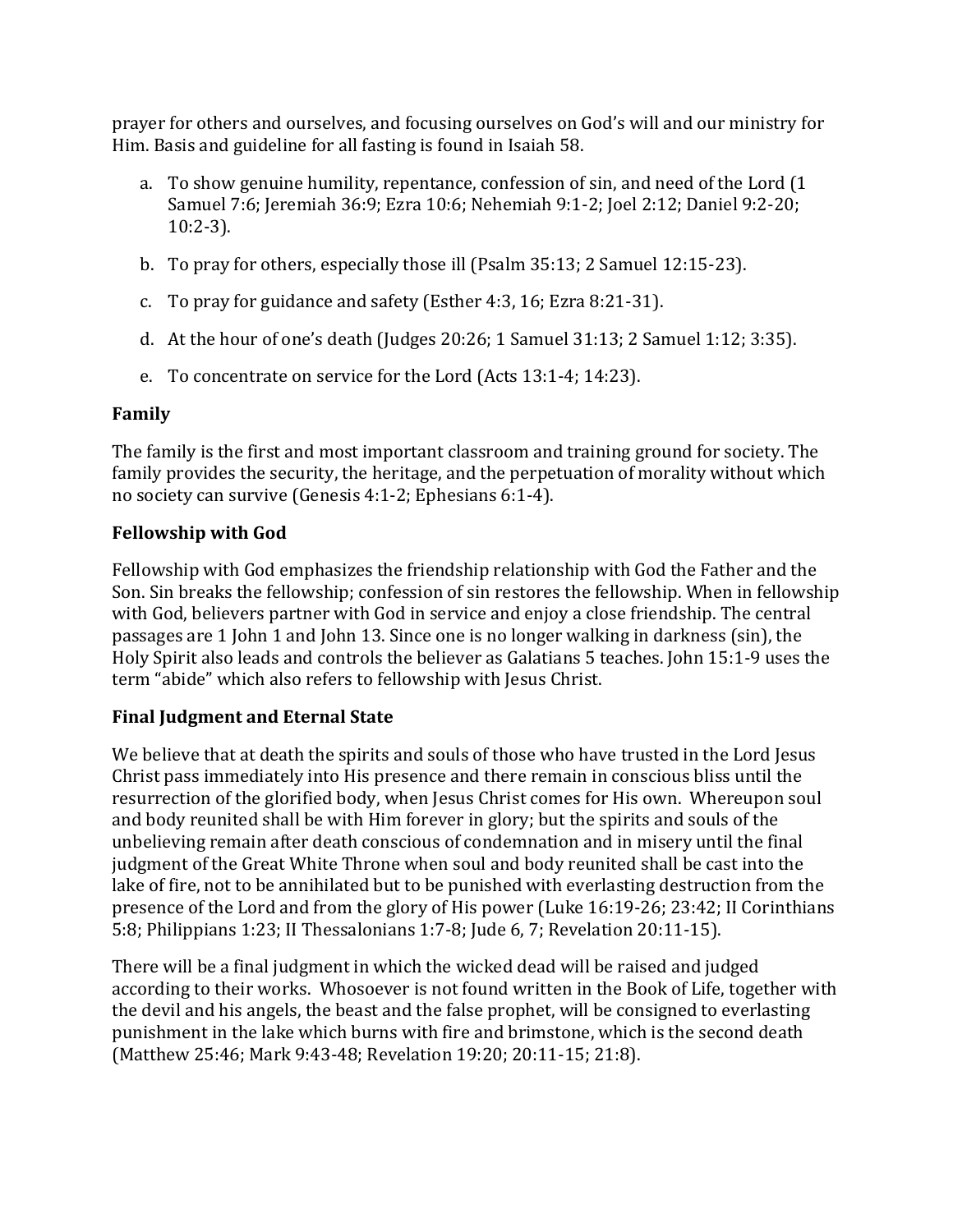### **Five-Fold Ministry**

The church is to be taught and led by the apostles, prophets, evangelists, pastors, and teachers for the purpose of every believer seeing and exercising his/her priestly and kingly ministry as outlined in I Peter 2:5,9 and Revelation 16. The five-fold ministry is to teach and train its people to do the work of the ministry with maturity and unity in mind. Working with these ministries will be elders, deacons, and the gifted men and women of the church (Romans 12:3-8; I Corinthians 12:12; Ephesians 4:11-13; I Timothy 3:2-12; Titus 2:1-15).

### **Giving**

Biblical giving is the giving of self and wealth to God and His work, and doing so voluntarily and out of love for God and His work.

Central passages of Scripture for giving: Matthew 6:3-4; 1 Corinthians 16:1-3; 2 Corinthians 8-9; Galatians 6:6-8; Philippians 4:10-19, 1 Timothy 5:8, 17-18; 3 John 5-8.

#### **Godly Love or Christian Love**

This is God's kind of love in us for others, especially for believers. John 3:16 and Romans 5:8 demonstrate that God's love is sacrificial. Since this is true, godly love—Christian love is also sacrificial. The Holy Spirit produces it in a believer who is controlled by the Holy Spirit (Galatians 5:22-23; Romans 5:5). Christian love is not dependent on the person who is loved. It depends on the source. Godly love pleases God (2 John 5-6). The basic idea in godly love is sacrifice for others—thinking of others first and doing for them that which is in accordance with God's will and God's good, and that which is needed. Furthermore, it includes responsibility, which is being accountable to God, to doctrinal principles, and to one's level of spiritual growth; protection of others by way of verbal protection (what we say), mental protection (our thoughts), and physical protection; self-control which relates to sacrifice, responsibility, and protection; and thankfulness. First Corinthians 13:4-7 personifies love by saying what it is and does, and what it is not and does not do. Godly love contrasts with friendship love which is for certain people.

#### **Help of the Poor**

We believe that it is the intent of our Lord and Savior Jesus Christ to feed the hungry (Matthew 25:34-40; Isaiah 58:7-8); to care for the poor (Matthew 19:21; Psalm 112:9; II Corinthians 9:6-9); and to care for the widows and orphans (James 1:27). We further believe that such ministry should be toward His name to both saints and unbelievers (Hebrews 6:10).

#### **Homosexuality**

This organization is opposed to homosexuality as an alternative lifestyle. Additionally, this organization holds that a homosexual lifestyle is contrary to God's Word and purpose for humanity (I Timothy 1:10). The Bible instructs that it is a sin that leads to death. Moreover, this organization is instructed to love those living such lifestyles, while abhorring their sin.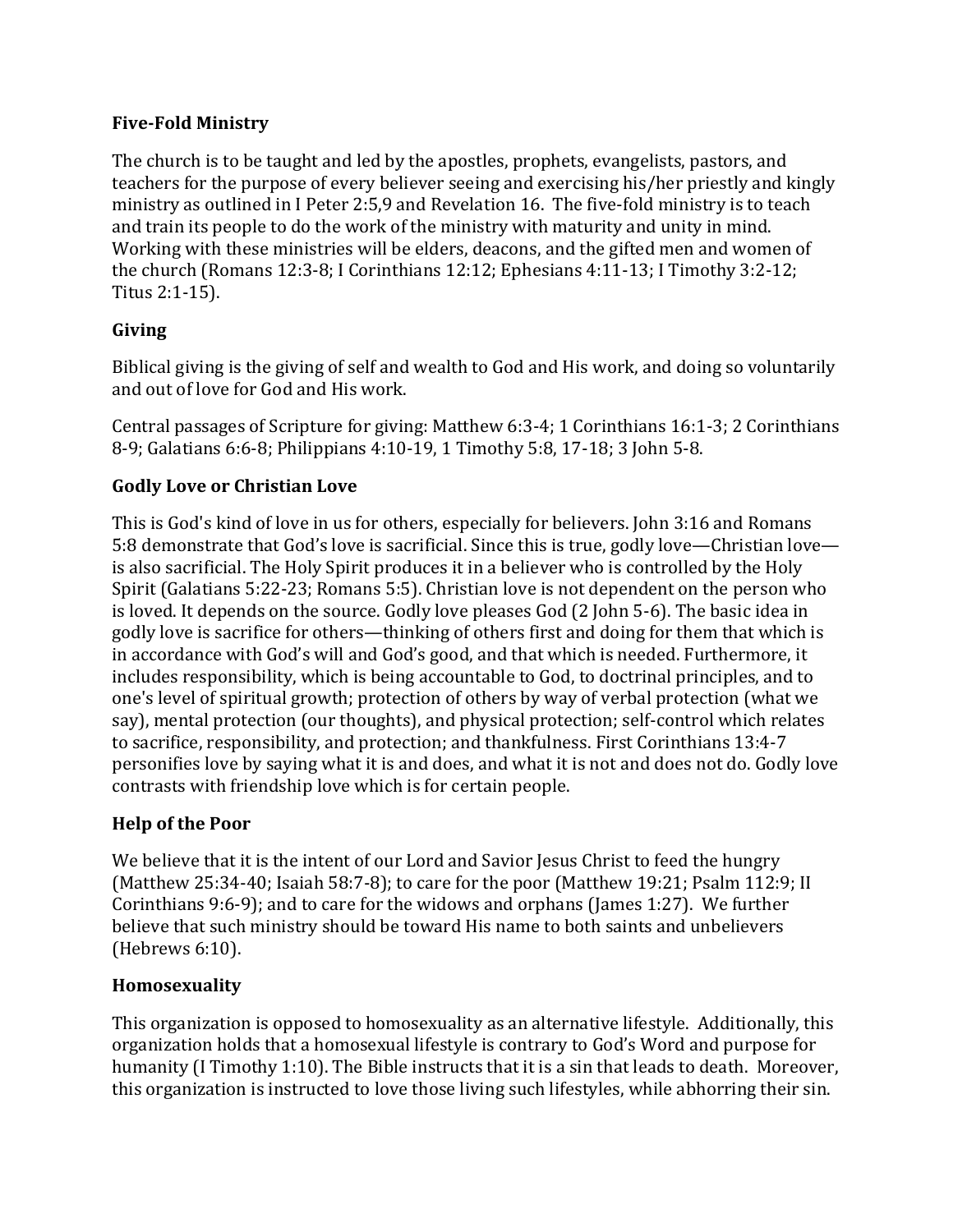1 Cor. 6:9 says the following: "Do you not know that the wicked will not inherit the kingdom of God? Do not be deceived: Neither the sexually immoral nor idolaters nor adulterers nor male prostitutes nor homosexual offenders." Members of the church are forbidden to practice such sin. Any member found to be in such sin and unrepentant shall be subject to dismissal.

# **Justification**

Justification is the legal act whereby God declares the sinner to be innocent of his or her sins. It is not that the sinner is now sinless, but that he/she is "declared" sinless. This declaration of righteousness means the person is justified before God. This justification is based on the shed blood of Jesus, "...having now been justified by His blood..." (Rom. 5:9) where Jesus was crucified, died, buried, and rose again (1 Cor. 15:1-4). God imputed (reckoned to our account) the righteousness of Christ at the same time our sins were imputed to Christ when He was on the cross. That is why it says in 1 Pet. 2:24, "And He Himself bore our sins in His body on the cross, that we might die to sin and live to righteousness; for by His wounds you were healed." Also, 2 Cor. 5:21 says, "He made Him who knew no sin to be sin on our behalf that we might become the righteousness of God in Him." Additionally, we are justified by faith (Rom. 5:1) apart from works of the Law (Rom. 3:28).

# **Kingdom Citizenship**

Sovereign God rules all creation, but He favors those that are in faith relationship with Him. He puts them in His kingdom by grace through faith (1 Chronicles 29:11; Psalms 2: Jeremiah 50:17-20; Daniel 4:17, 25, 32: Haggai 2:21-22; Luke 8:22-36).

All believers are citizens of God's kingdom and commanded to be patriotic toward His Kingdom (Philippians 1:27; 3:20).

### **Law and the Gospel**

The Law is the do's and don'ts of moral behavior. God gave the Law so that people would have a guide to live by and a standard by which they might recognize God's purity and their sinfulness. There are 613 commandments in the Old Testament. They oversee moral, judicial, and religious behavior.

The Law is a reflection of the character of God, because the Law comes forth from the very heart of God. Since it is not possible for us to keep the Law and therefore earn our position with God, we then need the holiness of God given to us ------ because there simply isn't any way for us to attain to the standard of God. Therefore, "...The law was put in charge to lead us to Christ that we might be justified by faith," (Gal. 3:24).

### **Liberty or Freedom**

Liberty or freedom includes privacy and personal responsibility, and is the direct application of God's sovereignty and human volition. The Bible teaches both spiritual freedom and human freedom (John 8:31-36). God created man in His image and man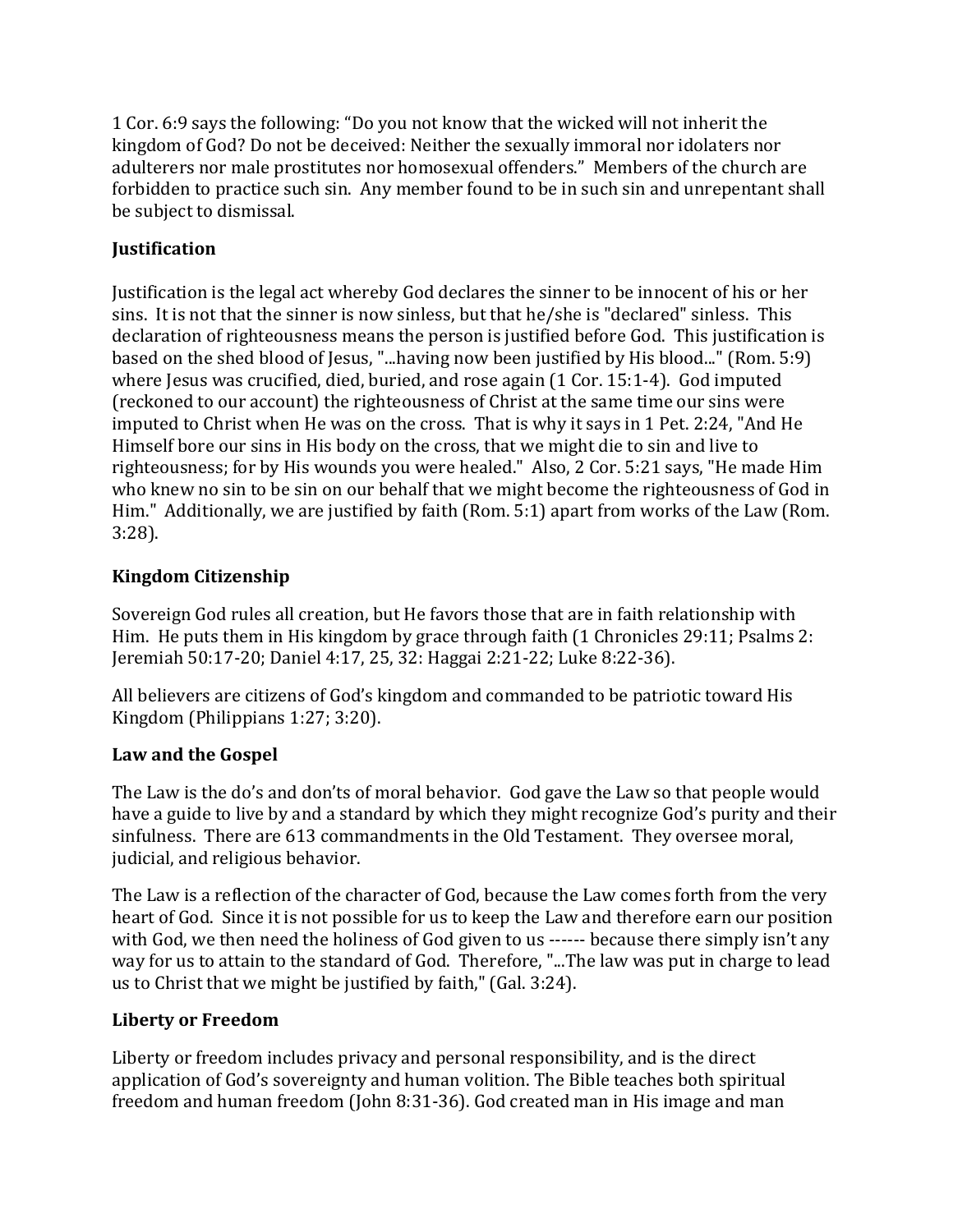therefore received moral freedom and volition, with the result that he was created to live in freedom—to live with free choice or freedom (Genesis 1:26-31). The exercise of freedom requires free people to grant freedom and privacy to others. Personal responsibility, therefore, goes hand in hand with freedom. Tyranny and slavery often occurred due to the sin nature of man, but God willed for human freedom to predominate. For example, when an Israelite was enslaved, "Every Israelite (man or woman) who had become a slave might not only be redeemed at any time by his relatives but, if this did not take place, was bound to receive his freedom without payment in the seventh year, with a present of cattle and fruits (Exodus 21:2; Deuteronomy 15:12–15). Indeed all slaves of Hebrew descent, with their children, obtained freedom without ransom in the Jubilee year (Leviticus 25:39–41)." (The New Unger's Bible Dictionary, 1988. 444) The very fact of volition and authority argue for human freedom. The Law of Moses outlines human freedom for Israel, God's priest nation (Exodus 20:1-17; Psalm 146:7; 119:45; Isaiah 61:1; 1 Peter 2:16).

# **Lord's Supper**

The Lord's Supper is a memorial of the covenant made with God through the blood of Christ. It is a continuation of the Passover Feast, which God commanded His covenant people to observe. Those who have made covenant with God through the blood of Christ and have been water baptized are instructed to participate. The church participates in the Lord's Supper as a body or family, with each covenant partner in fellowship adding to the blessedness of the experience (Exodus 11, 12; Mark 14:24; Luke 22:19-20; I Corinthians 10:16; 11:23-26).

### **Marriage**

God created marriage (Gen. 2:22). It is a covenant made between a man and a woman that makes them one (Gen 2:24). The marriage covenant requires the married parties to be faithful, loving, and helpful to each other as long as they both shall live (Mark 10:3-10). Christians are not to marry unbelievers (2 Cor. 6:14-18). Those whom God has directed to be joined together shall, after counseling with the pastor concerning what God requires of them, be joined in Christian marriage (Malachi 2:13-16; Matthew 5:32; 19:5-6,9; Romans 7:2-3; I Corinthians 7:10-11, 15; II Corinthians 6:14; Ephesians 5:22-23).

This church observes the wedding ceremony as holy and unto God. It is a religious ceremony and cannot be conducted in this church without pastoral consideration. Any couple wishing to conduct their wedding ceremony in this church must first submit to pastoral counseling that is approved by this church. The couple must also live a lifestyle that is consistent with this church's doctrinal views.

### **Millennial Reign of Christ**

The second coming of Christ includes the rapture of the saints, which is our blessed hope, and is followed by the visible return of Christ with His saints to reign on the earth for one thousand years (Zechariah 14:5; Matthew 24:27, 30; Revelation 1:7; 19:11-14; 20:1-6). This millennial reign will bring the salvation of the national Israel (Ezekiel 37:21-22; Zephaniah 3:19-20; Romans 11:26-27) and the establishment of universal peace (Isaiah 11:6-7; Psalm 72:3-8; Micah 4:3-4).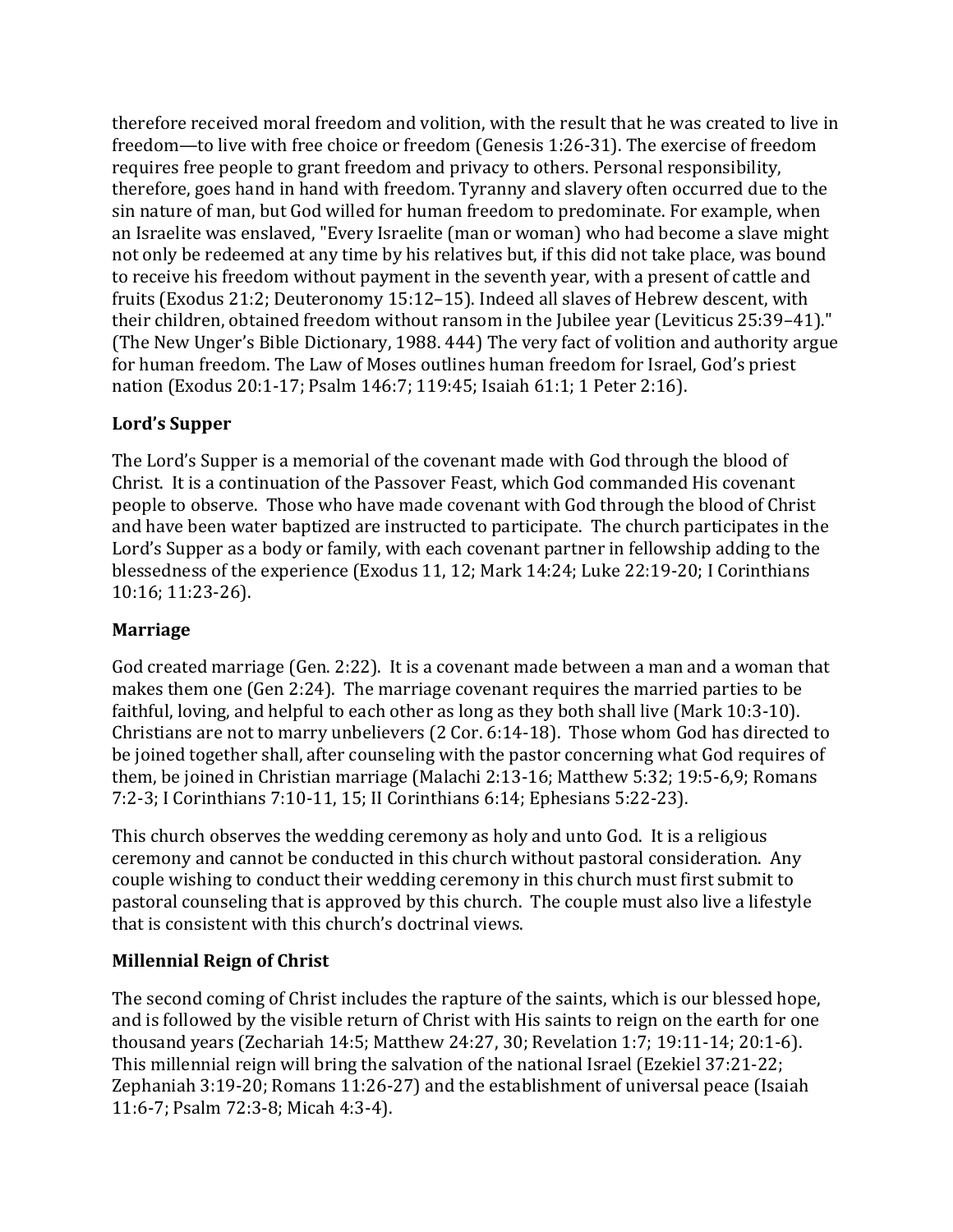### **Ministry and Distribution**

The Bible relates that covenant partners of the Levitical order were to be paid from the tithes and offerings presented (Numbers 18:21-24; Deuteronomy 12:19; 18:1-2) by the people to the men/women of God at the church. The church believes that the Word of God sets forth that the sacerdotal functions to be performed by the Levites are:(a) The care of the sanctuary (Numbers 1:49-53; 18:2-4; I Chronicles 6:48; 23:27-32); (b) The ushers in the temple (I Chronicles 9:17-27, 26:12-19); (c) Treasurers (I Chronicles 26:26-28); (d) Singers (I Chronicles 9:33-34); (e) Instructors in the law (Leviticus 10:10; Ezekiel 44:24); (f) Assistants to the priests (Numbers 3:9; I Chronicles 23:28-32); (g) Secretaries (I Chronicles 2:55; II Chronicles 34:13); (h) Overseers of building and repairing the temple (I Chronicles 23:2-4; Ezra 3:8-9); (i) Inquirers of God (Exodus 28:30, Numbers 27:21, Ezra 2:63, Nehemiah 7:65); (j) Ministers before the ark (I Chronicles 16:4); (k) Musicians (I Chronicles 15:16, 16:42); (l) Protectors of the tabernacle (Numbers 1:53); (m) Ministers of God (Numbers 3:12, 39-49); (n) Prayers ( II Chronicles 30:27; I Chronicles 23:30); (o) Teachers (II Chronicles 35:3, Nehemiah 8:9); (p) Praisers (II Chronicles 8:14); and (q) Providers of music for worship (II Chronicles 5:12; 7:6; 29:30; 30:15-27).

Therefore all persons participating in the above functions of the Levites in the church shall be candidates for commissioning into the ministry and shall be eligible for receipt of the Levitical distribution from the church. The senior pastor with the counsel of the board of directors shall determine the amount of such distribution.

#### **Missions**

Missions are the whole task, endeavor, and program of the Church of Jesus Christ to reach out across geographical and/or cultural boundaries by sending missionaries to evangelize people who have never heard or who have little opportunity to hear the saving gospel.

### **Music**

Music and song are a product of, reflection of, and appreciation of God's word, works, and person inside a believer. Biblical music honors God, teaches and recalls Bible doctrine, and encourages people. Biblical music expresses the thinking, free will, emotion, conscience, and self-consciousness, though it especially joins the learned doctrine in the soul and human spirit with the emotion of the soul and human spirit. In church assembly, the ministry of music prepares the congregation for the ministry of God's Word (Psalm 30:4, Psalm 57:9, Colossians 3:16, 1 Chronicles 15:16; 25:1, Exodus 15:1-18, 1 Samuel 16:23, Acts 16:25, James 5:13).

### **Nationalism**

God planned that people would live in groups called nations. These nations would have similar culture including language, geography, and heritage. Each of these national distinctions provides for a balance of power among nations and protects against a monolithic power over many groups. We can look at Genesis 10 and 11 for the beginnings of human government in the post-flood civilization (Genesis 10:32-11:9; Acts 17:26-27).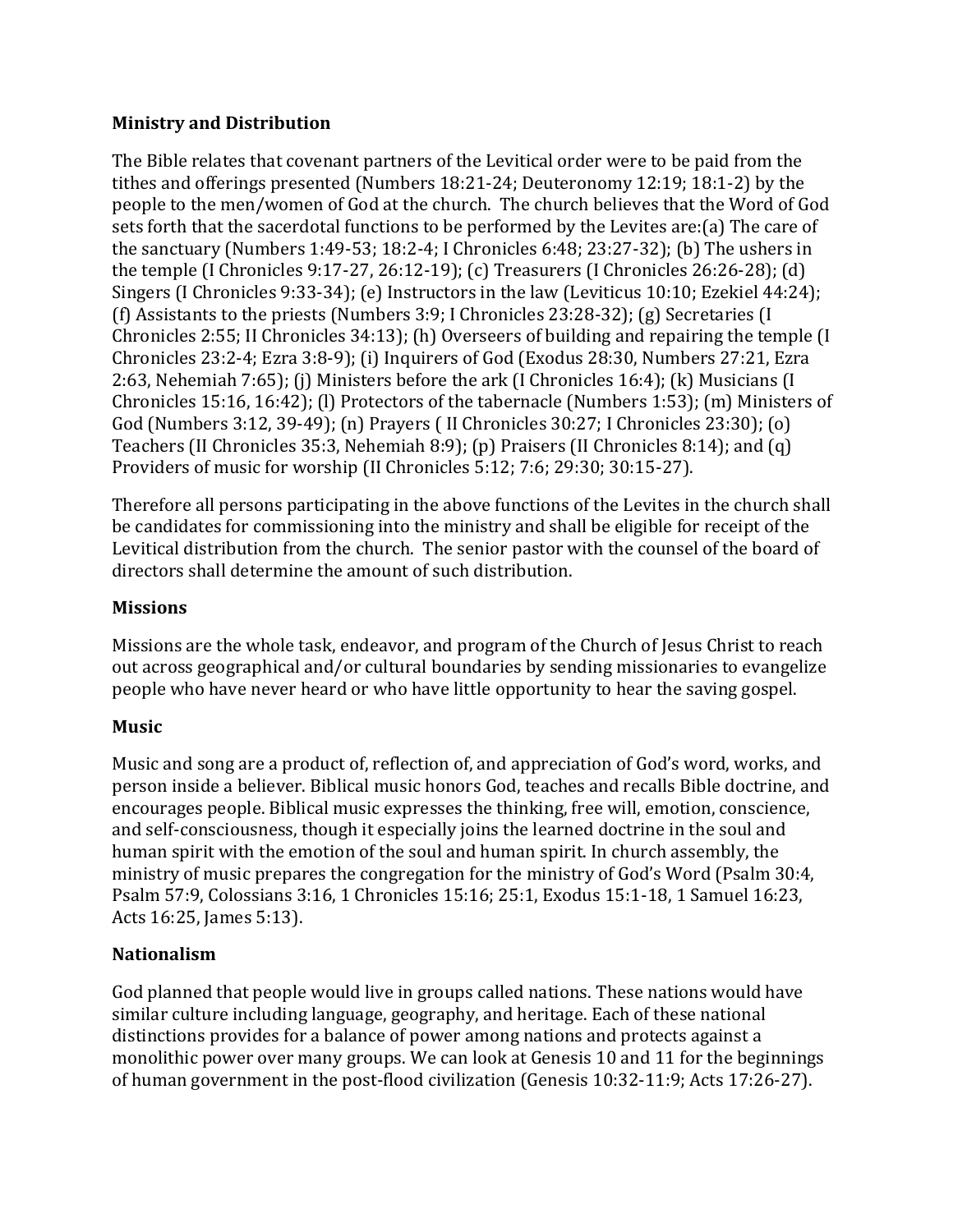#### **New Covenant**

This is the new covenant of the Messianic age where the law of God is written upon the hearts of men (Jer. 31:31,33); it was promised in Eden (Gen. 3:15); it was proclaimed to Abraham (Gen. 12:3), and it was fulfilled in Christ (Luke 1:68-79).

### **New Heavens and New Earth**

We, according to His promise, look for new heavens and a new earth wherein dwelleth righteousness" (II Peter 3:13; Revelation 21:22).

#### **Of the World to Come**

We believe that the end of this age is rapidly approaching (I Peter 4:7). We believe in "That Blessed Hope" -the personal, imminent return of our Lord and Savior Jesus Christ (Acts 1:11; I Thessalonians 4:13-18). We believe in the bodily resurrection of the just and of the unjust, the everlasting blessedness of the saved, and the everlasting punishment of the lost without Christ (Acts 24:15; Matthew 24:31-46; Revelation 22:11).

#### **Ordinances of the Gospel**

- 1. **Baptism in Water:** We believe water baptism is commanded of every believer, and a necessary requisite for going on to spiritual maturity. When done in faith, it is the means whereby those who have been justified by faith in the blood of Jesus Christ receive a circumcision of the heart, are made participants in the death and resurrection of Christ and thus are delivered from the dominion and rule of sin. The ordinance of baptism is a burial with Christ, to be observed, whenever physically possible as commanded in the Scriptures by all who have repented and truly believed in their heart on Christ as Savior and Lord. The method of baptism will be by immersion. They declare to the world that they have died with Jesus and that they have also been raised with Him to walk in newness of life. It is the circumcision of the heart by faith and through the working of the Spirit of God. Water baptism is the taking on of a great responsibility, because in it a person makes an everlasting commitment to God (Matthew 28:19-20; Acts 10:47-48; Colossians 2:11-12).
- 2. **The Lord's Supper:** The Lord's Supper, consisting of the elements, bread and the fruit of the vine, is the symbol expressing our sharing the divine nature of our Lord Jesus Christ, a memorial of His suffering and death, and a prophecy of His second coming. It is enjoined on all believers 'until He comes' (John 6:48, 51, 53-57; Luke 22:19-20; I Corinthians 2:11-12).

#### **Ordination**

The Bible relates that those who are chosen by God to a specific work should be recognized by appointment and ordination to the work (Mark 3:13-15; I Chronicles 9:22; II Chronicles 11:15; 23:18; I Corinthians 7:17; Titus 1:5; I Timothy 2:7). Thus are those to be set in order in their function as Levites for the ministry of the work and so those in the church might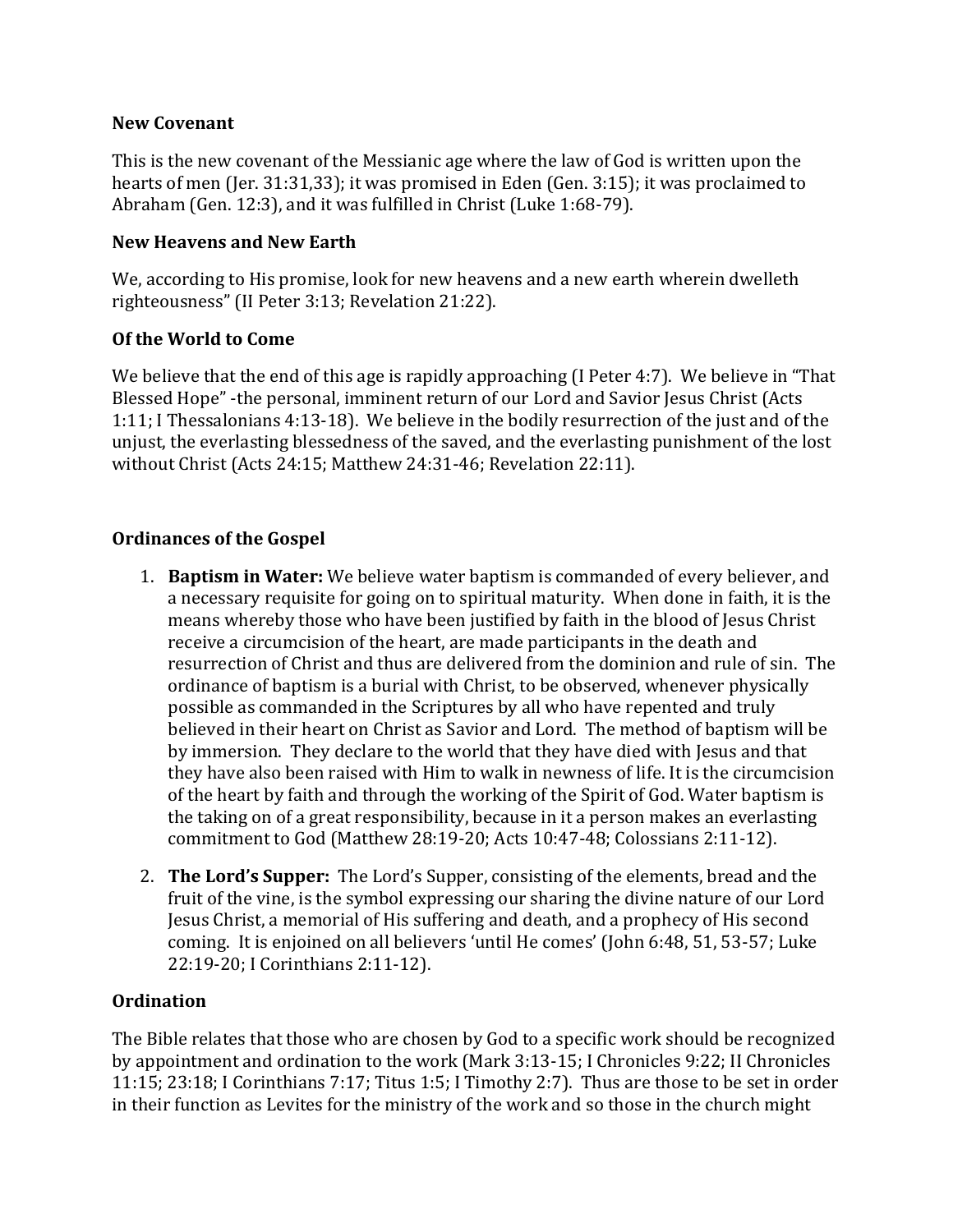know and receive those who have a position in the work of the ministry.

### **Primitive Man and His Fall**

Our first parents, in their original state, were upright. They naturally preferred and desired to obey their creator, and had no preference or desire to transgress His will until they were influenced and inclined by Satan to disobey God's commands. Previous to this, the only tendency of their nature was to do righteousness. In consequence of their first transgression, the state under which the posterity of Adam came into the world is so different from that of Adam that they have not that righteousness and purity which Adam had before the fall; they are not willing to obey God but are inclined to do evil. Hence, none, by virtue of any natural goodness and mere work of their own, can become the children of God (Genesis 1:26-31; 3: 1-7; Ecclesiastes 7:29; Psalms 51:5; John 6: 44; Romans 5:12-21; I Corinthians 2:14).

### **Promise of the Father**

All believers are entitled to, and should ardently expect and earnestly seek the Promise of the Father, the baptism in the Holy Ghost and fire, according to the command of our Lord Jesus Christ. This was the normal experience in the early Christian church. With it come the endowment of power for life and service, and the bestowment of the gifts and their uses in the work of the ministry (Luke 24:49; Acts 1:4-5; I Corinthians 12:1-31). This wonderful experience is distinct from and subsequent to the experience of the new birth (Acts 2:38; 10:44-46; 11:14-16; 15:7-8).

### **Repentance**

Repentance means to decide to turn from one's sin; it is not a condition of salvation; faith in Christ as Savior is the only condition for salvation (John 3:16; Acts 16:31; Ephesians 2:8-9).

# **Responsibility of the Believer**

We believe that it is essential that each believer lay a foundation of Biblical truth and experience upon which he/she builds his/her life. These foundation stones are: repentance from dead works, faith toward God, doctrine of baptisms, laying on of hands, resurrection of the dead, and eternal judgment, all of which are prerequisites to going on to perfection (spiritual maturity) (Hebrews 6:1-2).

We believe each Christian is called and chosen in God to be a priest unto God to offer up the sacrifice of praise (the fruit of the lips), to give of their time, strength, and material possessions to the service of the Lord. All believers have been purchased with the blood of Jesus Christ and are no longer their own, but belong to the Father to be used for His glory; and as possessions of the Lord, must give themselves to serving Him, finding their place in the church, His body, and making themselves available by being present when the church comes together, that they might be able to minister their gifts and talents for the building up of the Body of Christ (John 15:16; Ephesians 1:4-5; I Corinthians 6:20; 12:18; Hebrews 13:15; I Peter 2:5,9). We believe that the whole purpose of man is to glorify God and to enjoy Him forever. Therefore, we believe in the act of praising and worshipping God with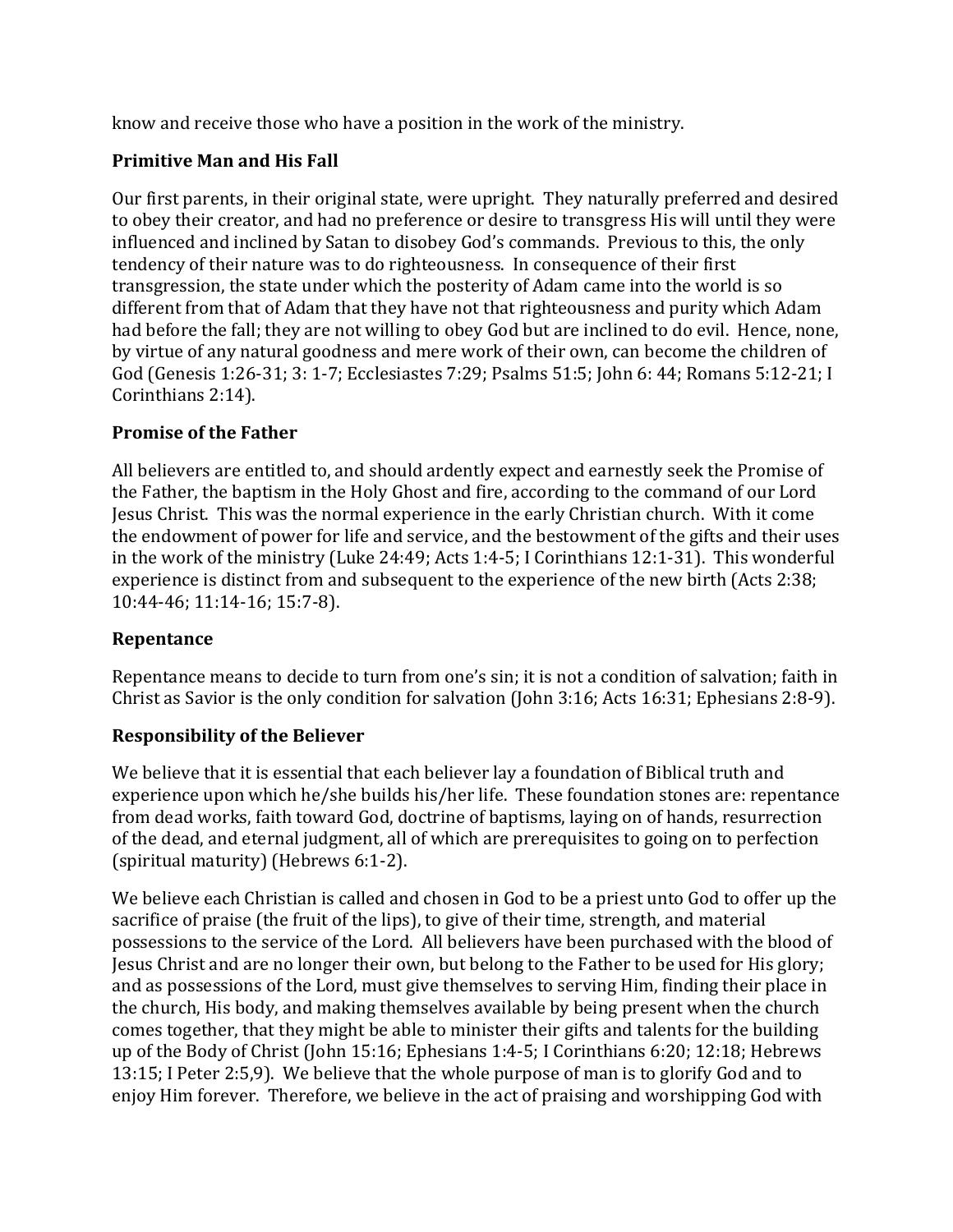one's total being as set forth in the Holy Scriptures. We also believe that praising God is a form of spiritual warfare (Psalms 149; 150; Mark 12:29-31; Ephesians 5:18-21).

# **Sanctification**

Sanctification is the process by which, according to the will of God, we become partakers of His holiness; that it is begun at regeneration; and that it is carried on in the hearts of believers by the presence and power of the Holy Spirit in the continual use of the appointed means, especially the Word of God, self-examination, self-denial, watchfulness, and prayer (I Thessalonians 4:3; I John 2:29; Romans 8:5; Philippians 2:12-13). Sanctification is an act of separation from that which is evil, and a dedication unto God (Romans 12:1-2; I Thessalonians 5:23; Hebrews 13:12). The Scriptures teach a life of "holiness without which no man shall see the Lord" (Hebrews 12:14). By the power of the Holy Ghost we are able to obey the command: "Be ye Holy, for I am Holy" (I Peter 1:15, 16). Sanctification is realized in the believer by recognizing his identification with Christ in His death and resurrection and by faith reckoning daily upon the fact of that union, and by offering every faculty continually to the dominion of the Holy Spirit (Romans 6: 1-11, 13; 8: 1-2, 13; Galatians 2:20; Philippians 12:12-13; I Peter 15).

# **Scientific Accuracies in the Bible**

Science is merely that branch of discovery that categorizes, discovers, and utilizes the knowledge woven into the fabric of the universe by a Sovereign, All Powerful, and Omniscient, Creator. Science is not the end of all things, but merely one of the means by which man may glorify God. This is because God is the creator of all that is. He has hidden the treasures of his ominous glory in the very universe in which we exist. The power in the atom, momentum, energy, mass, time, etc. are all creations of God and, therefore, under his authority. The more the Christian learns of these things, the more he can glorify God. Science must be subservient to Him, not the other way around. Science is not God's replacement. This is not to say that the Bible is vindicated by science; rather, it is science that is vindicated by the Bible (Genesis 7:11, 15:5, , 8:22, 28; Isaiah 40:22; Job 26:7-‐‐8; 2 Samuel 22:16; Psalm 8:1,3,6,8, 102:25-‐‐26; Ecclesiastes 1:6-‐‐7).

# **Smoking**

The Bible commands us not to allow our bodies to become "mastered" by anything. Smoking is undeniably strongly addictive. Scripture teaches us to care for our bodies, "Do you not know that your body is a temple of the Holy Spirit, who is in you, whom you have received from God? You are not your own; you were bought at a price. Therefore honor God with your body". Smoking is undoubtedly very bad for your health. Smoking has been proven to damage the lungs and the heart (1 Corinthians 6:12, 6:19-20).

# **Spirituality**

The ministry of the Holy Spirit emphasizes function in our lives. One needs the Holy Spirit to live correctly. A believer is either spiritual or carnal. Personal sin takes one out of spirituality and into carnality. Confession of sin changes one from living by the flesh and puts one into living by the Holy Spirit. We continue on living by the Holy Spirit by faith.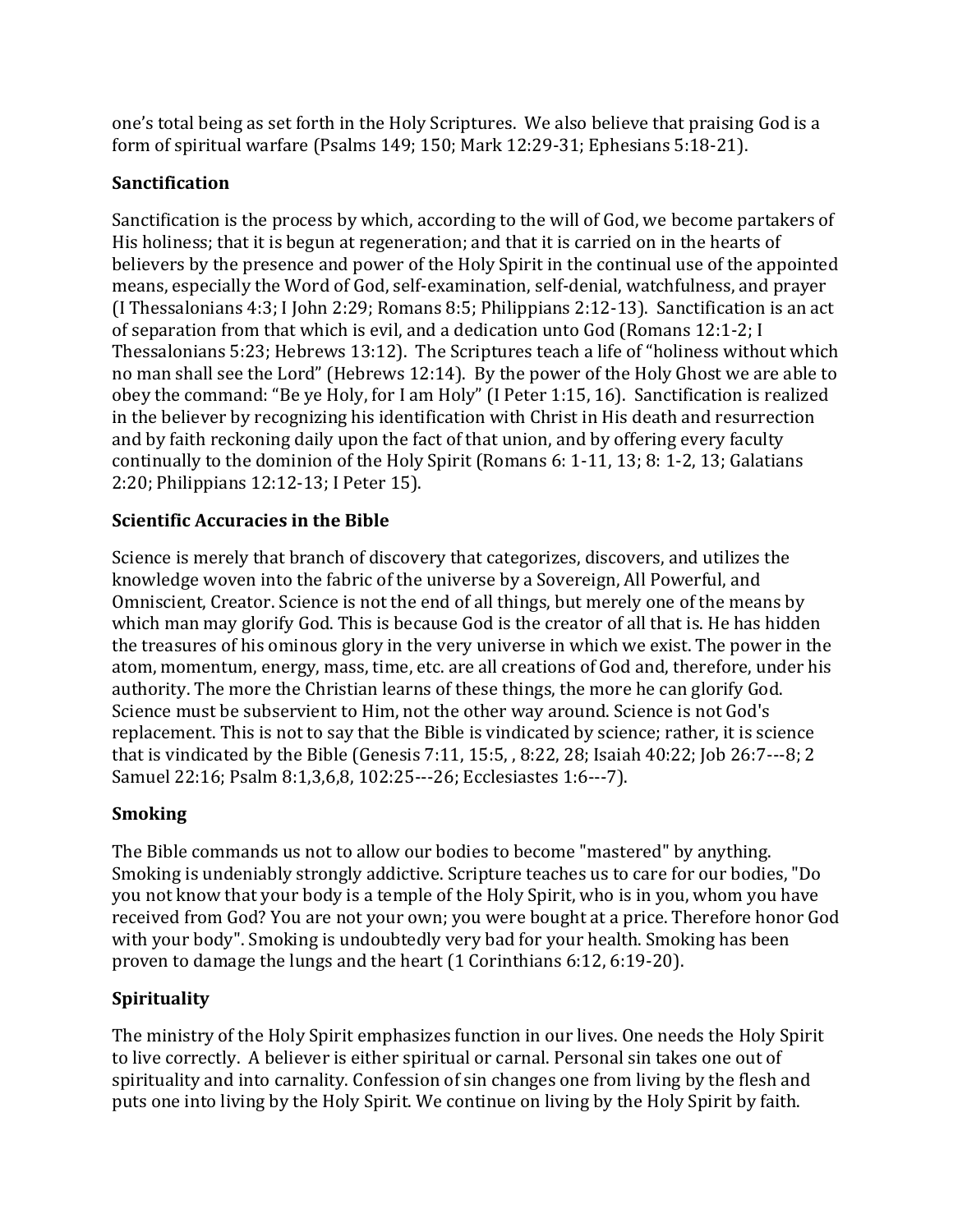Spirituality is attained through a believer's walk with the Spirit, by not grieving the Spirit , and by quenching not the Spirit (1 Thessalonians 5:19; Ephesians 4:30; Galatians 5:16-6:1, 1 John 1).

# **Spiritual Growth**

Spiritual growth refers to the progressive advancement in the biblical faith. This depends on the ministry of the Holy Spirit, fellowship, learning God's Word, faith, testing, and application (Ephesians 4:12, 14, 15; 2 Peter 3:14-18, 1 Peter 2.2, Hebrews 5:11-6:6).

# **The Church & The Body of Christ**

The Church is the Body of Christ, the habitation of God through the Spirit, with divine appointments for the fulfillment of her great commission. Each believer, born of the Spirit, is an integral part of the general church, which is written in heaven (Ephesians 1:22-23; 2:22, Hebrews 12:23).

# **The Church and the Ministry**

We believe that all who are united by the new birth to Jesus Christ are covenant partners of the Universal Church, the Body of Christ. We also believe that the local congregation of Christian believers is divinely instituted and is the chosen instrument of God for the furtherance of God's work here on Earth. While appreciating the work of para church groups, we believe that the local church is God's chosen vehicle for world evangelization and the nurture of Christians. We further believe in the spiritual unity of all believers and in working together with others who believe in salvation through the shed blood of Jesus Christ for the causes of evangelism, missions, and benevolence (Matthew 16:16-18; John 17:21; Ephesians 1:20-23; 4:3-10; Colossians 3:14-15). The church is the Body of Christ, the habitation of God through the Spirit, with divine appointments for the fulfillment of her great commission and purpose. Each believer, born of the Spirit, is an integral part of the Church of the Firstborn, whose name is written in heaven in the Lamb's Book of Life. As such, the Bible reveals that we are covenant partners one of another and the basis of our fellowship is in Christ in the power of the Spirit (Ephesians 1:22; 2:19-22; Hebrews 12:23). A divinely called and scripturally ordained ministry has been provided by our Lord for the three-fold purpose of leading the church in: (1) Evangelization of the world, (2) Worship of God, and (3) Building a body of saints being perfected in the image of His Son (I Chronicles 16:29; Matthew 28:19-20; Mark 16:15-20; Luke 14:23; John 4:23-24; Ephesians 4:11-16; Colossians 1:28).

# **The Holy Spirit**

The Scriptures ascribe to the Holy Spirit the acts and attributes of an intelligent being. He guides, knows, moves, gives information, commands, forbids, sends forth, reproves, as the instrumental segment of the God Head in the liberal dispersion of spiritual gifts, and can be sinned against (John 16:13; I Corinthians 2:11; Genesis 1:2; Acts 10:19; 13:2; 16:6; 13:4; John 16:8; Mark 3:29; Acts 7:51; Ephesians 4:30; I Corinthians 12).

The works of God are ascribed to the Holy Spirit; creation; inspiration, giving of life, and